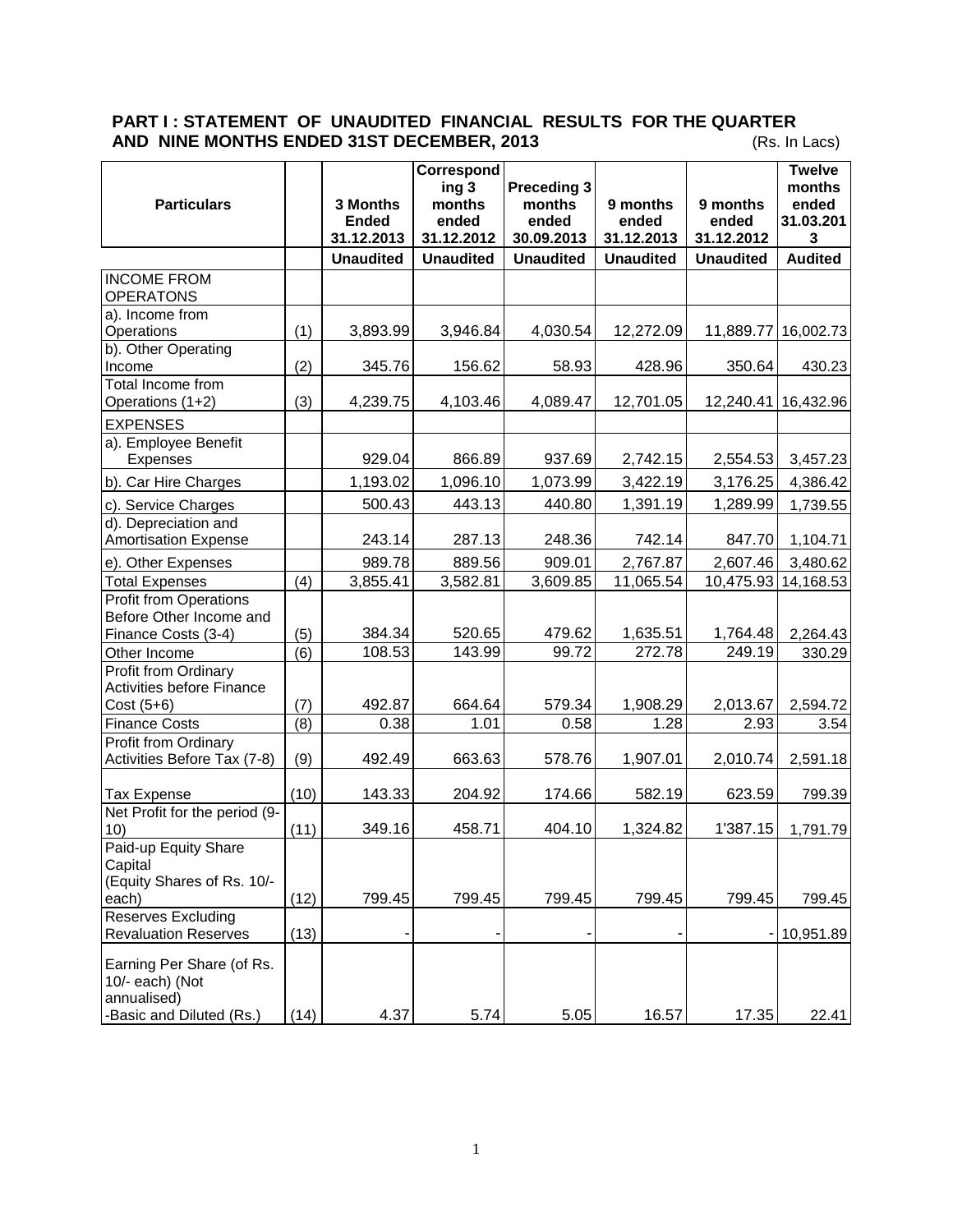|                                                                                                                                       | 3 Months<br><b>Ended</b> | Correspon<br>ding 3<br>months<br>ended | <b>Preceding</b><br>3 months<br>ended | 9 months<br>ended  | 9 months<br>ended           | <b>Twelve</b><br>months<br>ended<br>31.03.20 |
|---------------------------------------------------------------------------------------------------------------------------------------|--------------------------|----------------------------------------|---------------------------------------|--------------------|-----------------------------|----------------------------------------------|
| A. Particulars of Shareholding<br>1. Public Shareholding                                                                              |                          | 31.12.2013 31.12.2012                  | 30.09.2013                            | 31.12.2013         | 31.12.2012                  | 13                                           |
| - Number of Shares<br>- Percentage of<br>Shareholding<br>2. Promoters and promoter<br>group shareholding                              | 30,62,599<br>38.31       | 30,62,599<br>38.31                     | 30,62,599<br>38.31                    | 30,62,599<br>38.31 | 30,62,599 30,62,59<br>38.31 | 38.31                                        |
| a) Pledged/ Encumbered                                                                                                                | <b>Nil</b>               | Nil                                    | Nil                                   | <b>Nil</b>         | Nil                         | <b>Nil</b>                                   |
| b) Non-encumbered<br>- Number of Shares<br>- Percentage of shares<br>(as a % of the total<br>shareholding of<br>promoter and promoter | 49,31,901<br>100         | 49,31,901<br>100                       | 49,31,901<br>100                      | 49,31,901<br>100   | 49,31,901                   | 100 49,31,90<br>100                          |
| group)<br>- Percentage of shares<br>(as a % of the total<br>share capital of<br>Company)                                              | 61.69                    | 61.69                                  | 61.69                                 | 61.69              | 61.69                       | 61.69                                        |

## **PART II : SELECT INFORMATION FOR THE QUARTER AND NINE MONTHS ENDED 31ST DECEMBER, 2013**

| <b>B. Investor Complaints</b>                  | 3 Months ended 31.12.2013 |  |  |  |
|------------------------------------------------|---------------------------|--|--|--|
| Pending at the beginning of the quarter        | Nil                       |  |  |  |
| Received during the quarter                    | Nil                       |  |  |  |
| Disposed off during the quarter                | Nil                       |  |  |  |
| Remaining unresolved at the end of the quarter | Nil                       |  |  |  |

## **Notes:**

- 1. The Unaudited Financial Results and statement of assets and liabilities were reviewed by the Audit Committee and approved at the meeting of the Board of Directors of the Company held on 5th February, 2014.
- 2. Figures for the previous periods are re-classified/ re-arranged/ re-grouped, wherever necessary, to correspond with the current period's classification/ disclosure.
- 3. The Company does not have any Exceptional or Extraordinary item to report for the above periods.
- 4. The Company operates only in one segment i.e. 'Travel Related Services'.
- 5. The Company being in the service industry, the information as regards stock in trade, consumption of raw materials and purchase of traded goods is not applicable.
- 6. This statement is as per Clause 41 of the Listing Agreement

## **Limited Review**

The Limited Review, as required under Clause 41 of the Listing Agreement has been completed and the related Report forwarded to the Stock Exchanges. This Report does not have any impact on the above 'Results and Notes' for the Quarter ended 31st December, 2013 which needs to be explained**.**